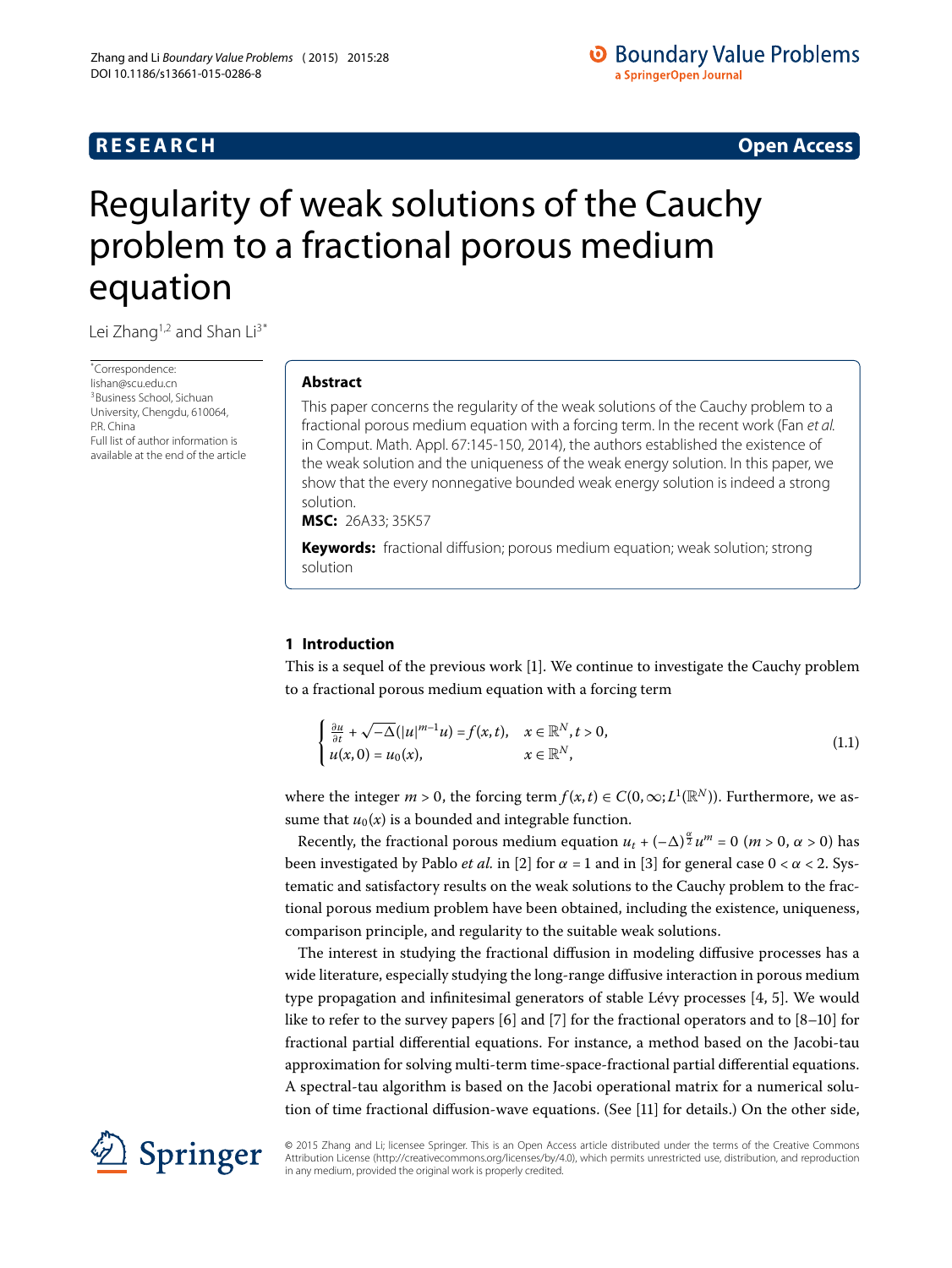there is much literature on the porous medium equations (see the classical book [12] and references  $[1, 10, 13-18]$  $[1, 10, 13-18]$  $[1, 10, 13-18]$  and references therein).

Before we state the main results in this paper, we present some definitions as regards the fractional operator and the weak solutions to the problem  $(1.1)$  $(1.1)$  $(1.1)$ . The nonlocal operator square root Laplacian operator can be illustrated in the following three items.

The first one is that

$$
(-\Delta)^{\frac{1}{2}}g(x) = (|\xi|\hat{g}(\xi))^\vee(x)
$$

using the Fourier transform for any function *g* in the Schwartz class.

The second one is via the Riesz potential (see [\[](#page-5-13)19] and  $[20]$ ):

$$
(-\Delta)^{\frac{1}{2}}g(x) = C(N)P.V. \int_{\mathbb{R}^N} \frac{g(x) - g(y)}{|x - y|^{N+1}} dy,
$$
\n(1.2)

where  $C(N) = \pi^{-\frac{N+1}{2}} \Gamma(\frac{N+1}{2})$  is the normalization constant,  $\Gamma(s)$  is the gamma function.

Thirdly, we can define the nonlocal operator  $(-\Delta)^{\frac{1}{2}}$  using the so-called Dirichlet to Neumann operator, which is introduced in [\[](#page-5-15)21] by Caffarelli and Silvestre. For any given smooth bounded function  $g(x)$ , which is defined in  $\mathbb{R}^N$ , we consider the harmonic extension  $\nu = \nu(x, y)$  in  $\mathbb{R}^{N+1}_+$ , denoting  $\nu = E(g)$ , which is the unique smooth bounded solution to the following problem:

<span id="page-1-1"></span>
$$
\begin{cases} \Delta_{x,y} \nu = 0, & x \in \mathbb{R}^N, y > 0, \\ \nu(x, 0) = g(x), & x \in \mathbb{R}^N. \end{cases}
$$
\n(1.3)

Then we claim that  $(-\Delta_x)^{\frac{1}{2}}$  as the operator

$$
T: g \mapsto -\nu_y(x, 0), \tag{1.4}
$$

where  $\Delta_x$  is the Laplacian acting only on the *x* variables, and  $\Delta_{x,y}$  acts on all the variables (*x*, *y*). In fact,

<span id="page-1-0"></span>
$$
T(T(g))(x) = T(-\nu_{y}(x, 0))(x) = \nu_{yy}(x, 0) = -\Delta_{x}\mu_{0}(x).
$$

Furthermore, it is easy to check that *T* is indeed a positive operator by integration by parts argument.

The third way to define the square root of Laplacian developed in [21] was proved to be powerful in dealing with the nonlocal operator. For any given function |*u*| *<sup>m</sup>*–*u*, we consider its harmonic extension and denote  $w = E(|u|^{m-1}u)$ ; then the extension function satisfies the following problem:

$$
\begin{cases} \Delta w = 0 & \text{for } \bar{x} \in \Omega, t > 0, \\ \frac{\partial \Phi^{-1}(w)}{\partial t} - \frac{\partial w}{\partial y} = -f(x, t) & \text{on } \Gamma, t > 0, \\ w(x, 0, 0) = u_0^m(x) & \text{on } \Gamma, \end{cases}
$$
(1.5)

where  $\Omega$  is the upper half-space  $\mathbb{R}^{N+1}_+$  ,  $\bar{x}=(x_1,x_2,\ldots,x_n,y)$  ,  $y>0$  , and we denote the boundary of  $\Omega$  by  $\Gamma = \mathbb{R}^N \times \{0\}.$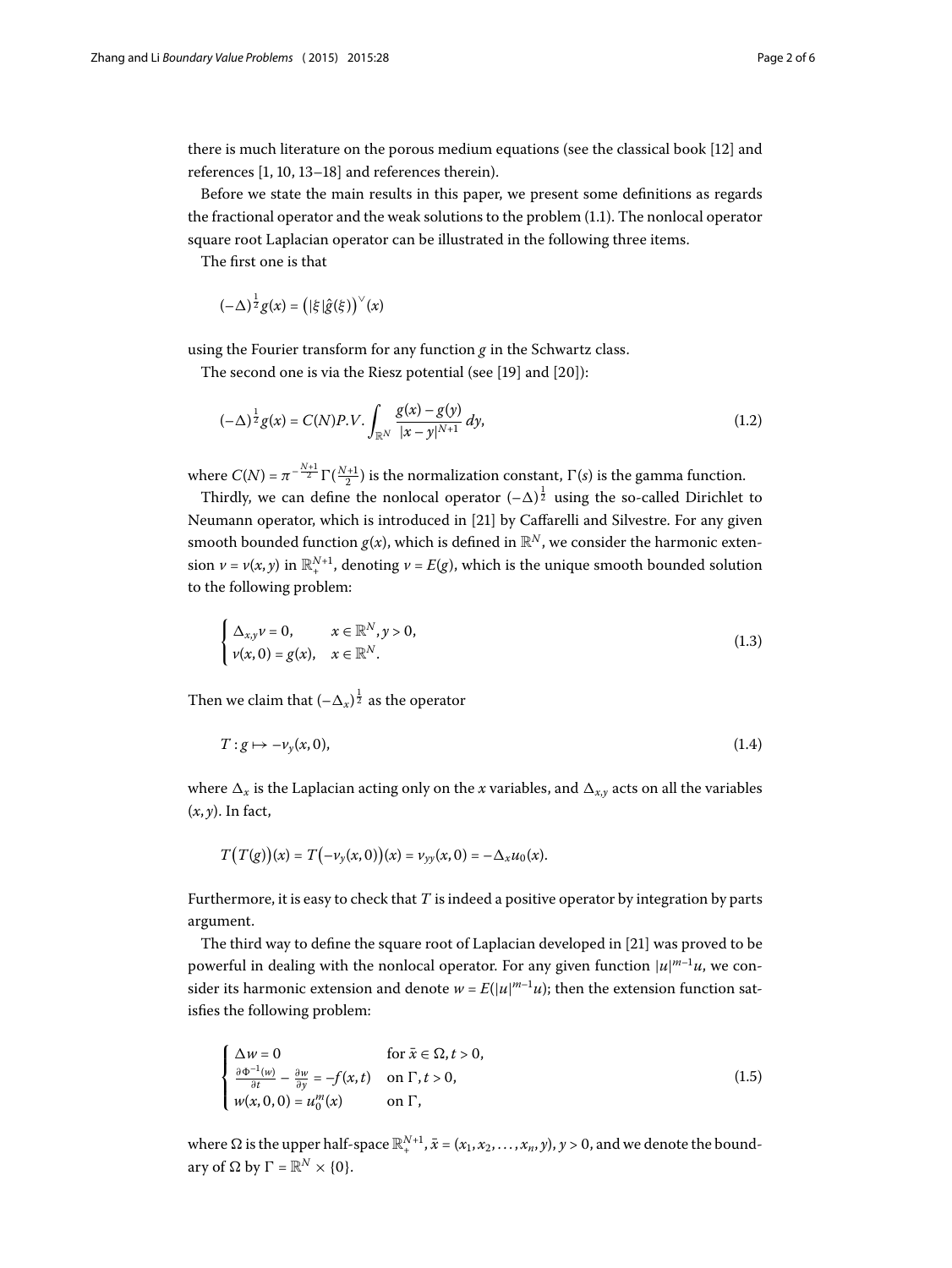We focus on the quasi-stationary problem  $(1.5)$  with a dynamical boundary condition. Once *w* is solved, the solution *u* to the problem  $(1.1)$  can be understand as the trace of  $|w|^{\frac{1}{m}-1}w$ .

Fan *et al.* [1[\]](#page-5-0) established the existence of the weak solution and the uniqueness of the weak energy solution to the problem  $(1.1)$  $(1.1)$  $(1.1)$ . The weak solution and the weak energy solution of the Cauchy problem are defined as follows.

Multiplying the equation  $\Delta w = 0$  in (1.5) by a test function  $\varphi \in C_0^1(\bar{\Omega} \times [0, T))$  and integrating by parts with respect to  $\bar{x}$ , we get

<span id="page-2-0"></span>
$$
-\int_0^T \int_{\Omega} \langle \nabla w, \nabla \varphi \rangle \, d\bar{x} \, ds + \int_0^T \int_{\Gamma} u \frac{\partial \varphi}{\partial t} \, dx \, ds + \int_0^T \int_{\Gamma} f(x, s) \varphi \, dx \, ds = 0, \tag{1.6}
$$

with  $u = \text{Tr}(|w|^{\frac{1}{m}-1}w)$ .

<span id="page-2-2"></span>Then a pair  $(u, w)$  of functions is called a weak solution to the problem (1.5) if  $w \in$  $L^1((0,T); W^{1,1}_{loc}(\Omega))$ ,  $u = \text{Tr}(|w|^{\frac{1}{m}-1}w) \in L^1(\Gamma \times (0,T))$ , and  $u_0(x) \in L^1(\mathbb{R}^N) \cap L^\infty(\mathbb{R}^N)$ , the equality (1[.](#page-2-0)6) holds for any  $\varphi \in C_0^1(\bar{\Omega} \times [0, T)).$ 

Furthermore, if a pair weak solution pair satisfies  $w\in L^2([0,T];H^1(\Omega))$ , we call the weak solution a weak energy solution.

In a previous work [\[](#page-5-0)], Fan *et al.* obtained the following existence and uniqueness results.

<span id="page-2-1"></span>**Theorem 1.1** Assume that  $m > 0, f \in C(0, \infty; L^1(\mathbb{R}^N))$  and the data  $u_0 \in L^1(\mathbb{R}^N) \cap L^\infty(\mathbb{R}^N)$ , *then there exists a unique weak energy solution*  $(w, u)$  *to the problem* (1[.](#page-1-1)4), and  $u \in$  $C([0,\infty); L^1(\mathbb{R}^N)) \cap L^\infty(\mathbb{R}^N \times [0,\infty)).$ 

We are ready to announce the main result, proved in the next section.

**Theorem 1.2** *Every nonnegative bounded weak energy solution to the problem* (1.1) *is a strong solution. Moreover, for every*  $t \in (0, T]$ *, we have* 

<span id="page-2-3"></span>
$$
\left\|\frac{\partial u}{\partial t}(\cdot,t)\right\|_{L^1(\mathbb{R}^N)} \le \frac{C}{t} \tag{1.7}
$$

*for all*  $m \geq 1$ *, where*  $C = C(T, m, ||u_0||_{L^1(\mathbb{R}^N)})$ .

## **2 Proof of the main result**

In this section, we prove Theorem 1.2. Namely, it suffices to show that the time partial derivative of  $u$  is an  $L^1$  function. As the first step, we will show that the time-increment quotients are bounded in  $L^1(\Gamma)$ , where  $\Gamma=\mathbb{R}^N\times\{0\}$ , and thus the limit is still in  $L^1(\mathbb{R}^N).$ 

#### **2.1 Time-increment quotients of the solution are bounded in**  $L^1(\mathbb{R}^N)$

**Proposition 2[.](#page-0-1)1** *If u is the weak solution to the problem*  $(1.1)$  *established in Theorem* 1.1*, then*

$$
h^{-1}(u(\cdot,t+h)-u(\cdot,t))\in L^1(\mathbb{R}^N)
$$

*for every t*  $> 0$  *and h*  $> 0$ .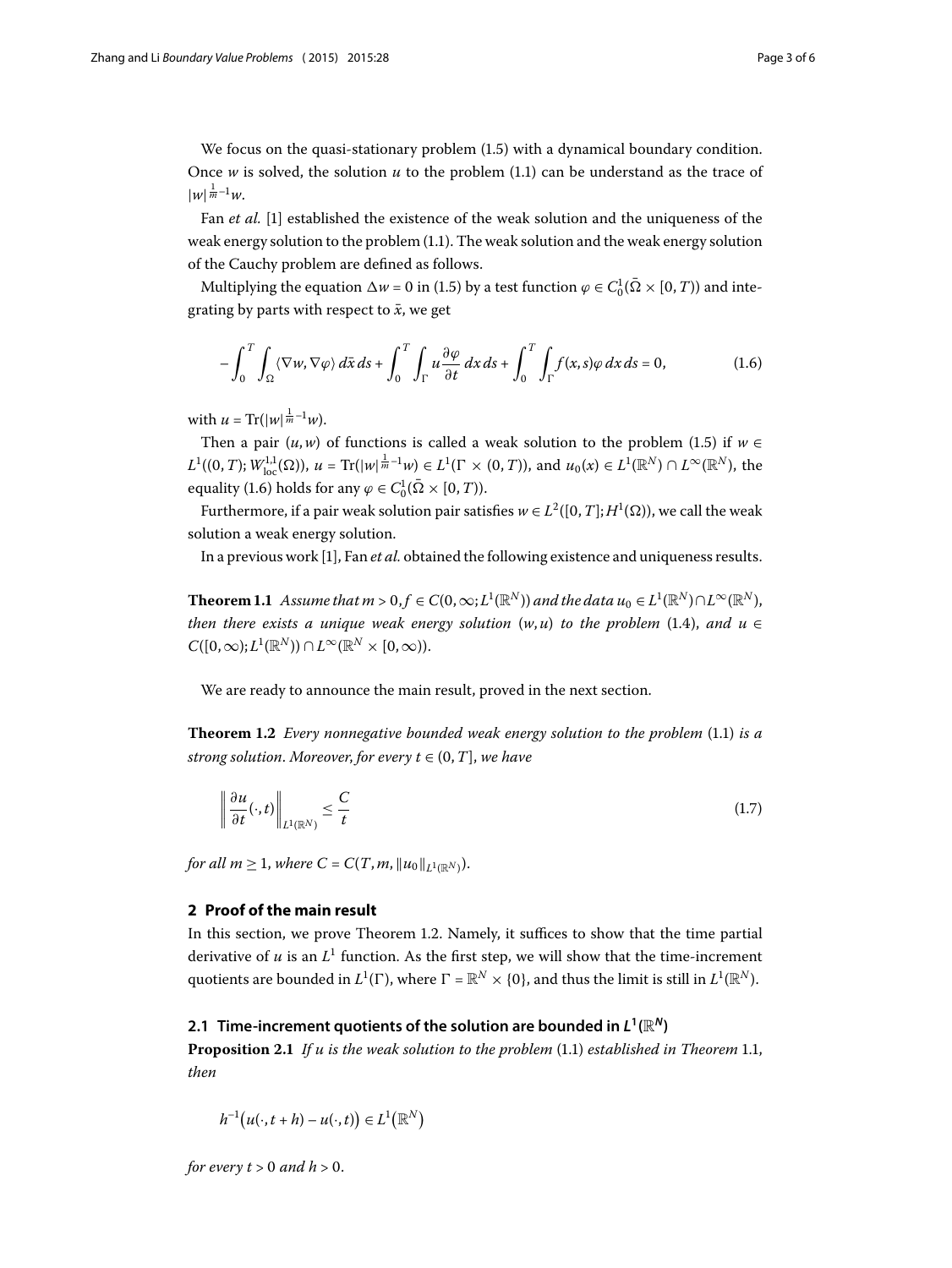<span id="page-3-1"></span><span id="page-3-0"></span> $\Box$ 

*Proof* In fact, if follows from [22] that we have

$$
\sup_{0 \le h \le t \le T} \frac{t}{h} ||u(\cdot, t + h) - u(\cdot, t)|| \le C(T, m, ||u_0||_{L^1(\mathbb{R}^N)}).
$$
\n(2.1)

The same type of estimate can be obtained for the time-increment quotients of *u<sup>m</sup>* under the condition of *m*  $\geq$  1. Since *u* ∈ *L*<sup>∞</sup>, we have

$$
\left|u^m(\cdot,t+h)-u^m(\cdot,t)\right|\leq C\big|u(\cdot,t+h)-u(\cdot,t)\big|,
$$

where  $C = m \cdot \max\{u^{m-1}(\cdot, t+h), u^{m-1}(\cdot, t)\}.$ Define  $\delta^h u^m = \frac{1}{h}(u^m(\cdot, t+h) - u^m(\cdot, t))$ , we get

$$
\delta^h u^m \in L^1(\mathbb{R}^N)
$$

for  $m \geq 1$ .

## **2.2 Regularity of time derivative of solution**

Proposition 2[.](#page-0-1)2 If u is a weak solution to the problem (1.1), then

$$
\partial_t u^{(m+1)/2} \in L^2_{loc}((0,\infty);L^2(\mathbb{R}^N)).
$$
\n(2.2)

*Proof* Due to the lack of regularity of *u* in time, we also use the Steklov average of *u* instead of *u* itself.

*Step* 1. Assume  $\partial_t u \in L^1(\mathbb{R}^N)$ , then the following identity can be obtained by multiplying the equation (1.1) by a test function  $\varphi$  and integrating in  $\mathbb{R}^N \times (0, \infty)$ ,

$$
\int_0^\infty \int_{\mathbb{R}^N} \frac{\partial u}{\partial t} \varphi \, dx \, dt
$$
\n
$$
= -\int_0^\infty \int_{\mathbb{R}^N} (-\Delta)^{1/4} (u^m) (-\Delta)^{1/4} \varphi \, dx \, dt + \int_0^\infty \int_{\mathbb{R}^N} f(x, t) \varphi \, dx \, dt. \tag{2.3}
$$

Thus, we can rewrite the weak formulation  $(1.6)$  into the following form via the Steklov average *uh*:

$$
\int_0^\infty \int_{\mathbb{R}^N} \frac{\partial u^h}{\partial t} \varphi \, dx \, dt
$$
\n
$$
= -\int_0^\infty \int_{\mathbb{R}^N} (-\Delta)^{1/4} (u^m)^h (-\Delta)^{1/4} \varphi \, dx \, dt + \int_0^\infty \int_{\mathbb{R}^N} f(x, t) \varphi \, dx \, dt. \tag{2.4}
$$

*Step* 2. Let  $\varphi = \zeta \partial_t (u^m)^h$ , where  $\zeta \in C_0^{\infty}((0,\infty))$ ,  $0 \le \zeta \le 1$ ,  $\zeta(t) = 1$ , for  $t \in [t_1, t_2]$  is a cutoff function. Inserting  $\varphi$  as a test function in (2.4) yields

$$
\int_0^\infty \int_{\mathbb{R}^N} \zeta \frac{\partial u^h}{\partial t} \frac{\partial (u^m)^h}{\partial t} dx dt
$$
  
=  $-\frac{1}{2} \int_0^\infty \int_{\mathbb{R}^N} \zeta \frac{\partial}{\partial t} |(-\Delta)^{1/4} (u^m)^h|^2 dx dt + \int_0^\infty \int_{\mathbb{R}^N} \zeta f(x,t) \partial_t (u^m)^h dx dt$   
=  $\frac{1}{2} \int_0^\infty \int_{\mathbb{R}^N} \zeta' |(-\Delta)^{1/4} (u^m)^h|^2 dx dt + \int_0^\infty \int_{\mathbb{R}^N} \zeta f(x,t) \partial_t (u^m)^h dx dt.$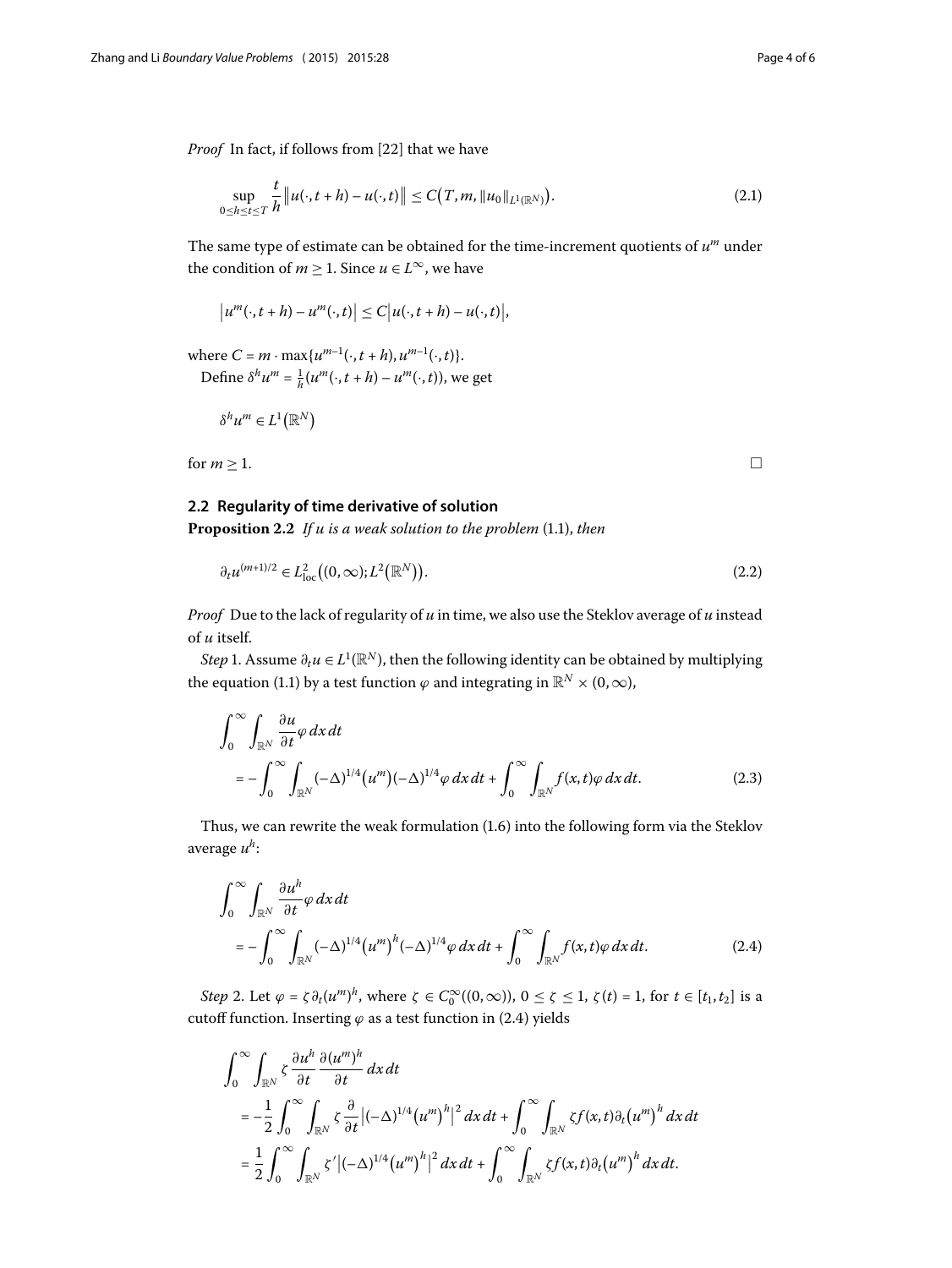It follows from the inequality

$$
\delta^h u^m \delta^h u \geq C \big( \delta^h \big( u^{\frac{m+1}{2}} \big) \big)^2
$$

in [\[](#page-5-1)2] and the facts  $\delta^h u^m \in L^1(\mathbb{R}^N)$ ,  $u^m \in L^2_{\text{loc}}((0,\infty);H_0^{1/2})$  that

$$
\int_{t_1}^{t_2}\int_{\mathbb{R}^N}\left(\delta^h(u^{\frac{m+1}{2}})\right)^2dx\,dt\leq C.
$$

Then the proof is completed by passing to the limit  $h \to 0$ .

#### **2.3 Proof of Theorem [1.2](#page-2-1)**

The estimate  $(2.1)$  $(2.1)$  $(2.1)$  implies

$$
\liminf_{h\to 0}\frac{1}{h}\int_{\tau}^{T-h} \left\|u(t+h)-u(t)\right\|dt \leq C
$$

for all  $0 < \tau \leq t \leq T < \infty$ . Furthermore, we can deduce that  $u \in BV((\tau,T);L^1(\mathbb{R}^N)).$ It follows from the fact in [\[](#page-5-17)23] that  $u \in W^{1,1}((\tau,T);L^1(\mathbb{R}^N))$ , provided that

$$
u = \int_0^v p(r) dr \in BV((\tau, T); L^1(\mathbb{R}^N))
$$

for some  $\nu \in W^{1,1}((\tau,T);L^1(\mathbb{R}^N)), p \in L^1_{loc}(\mathbb{R})$ .

Let  $\nu = u^{\frac{m+1}{2}}$ , we claim that  $u^{\frac{m+1}{2}} \in W^{1,1}((\tau, T); L^1(\mathbb{R}^N))$ .

In fact, since  $\partial_t u^{(m+1)/2} \in L^2_{loc}((0,\infty); L^2(\mathbb{R}^N))$ , we can get  $\partial_t u^{(m+1)/2} \in L^1(K \times (\tau,T))$  for any compact set  $K \subset \subset \mathbb{R}^N$ .

In addition, we have the estimate

<span id="page-4-1"></span>
$$
\frac{1}{h}\int_{\tau}^{T}\int_{\mathbb{R}^{n}}\left|u^{\frac{m+1}{2}}(t+h)-u^{\frac{m+1}{2}}(t)\right|dx\,dt\leq C
$$

for  $m \ge 1$ . Hence, we have  $\partial_t u^{(m+1)/2} \in L^1((\tau,T);L^1(\mathbb{R}^N))$ , and therefore  $\partial_t u \in L^1((\tau,T);$  $L^1(\mathbb{R}^N)$ ) for all  $0 < \tau < T < \infty$ . Hence, (1.7) can be obtained by passing  $h \to 0$  in (2.1). We complete the proof of Theorem 1.2.

#### <span id="page-4-2"></span><span id="page-4-0"></span>**Competing interests**

The authors declare that they have no competing interests.

#### **Authors' contributions**

The article is a joint work of two authors who contributed equally to the final version of the paper. All authors read and approved the final manuscript.

#### **Author details**

<sup>1</sup>College of Computer Science, Sichuan University, Chengdu, 610064, P.R. China. <sup>2</sup>Department of Computer Technology and Application, Qinghai University, Xining, 810016, P.R. China. <sup>3</sup>Business School, Sichuan University, Chengdu, 610064, P.R. China.

#### **Acknowledgements**

The authors would like to thank the referees for helpful suggestions to update our paper. Shan Li is supported in part by NSFC grant (No. 71372189), Project funded by China Postdoctoral Science Foundation (No. 2013M542285) and Social sciences planning project in Sichuan province (No. SC14TJ06).

Received: 21 August 2014 Accepted: 12 January 2015 Published online: 11 February 2015